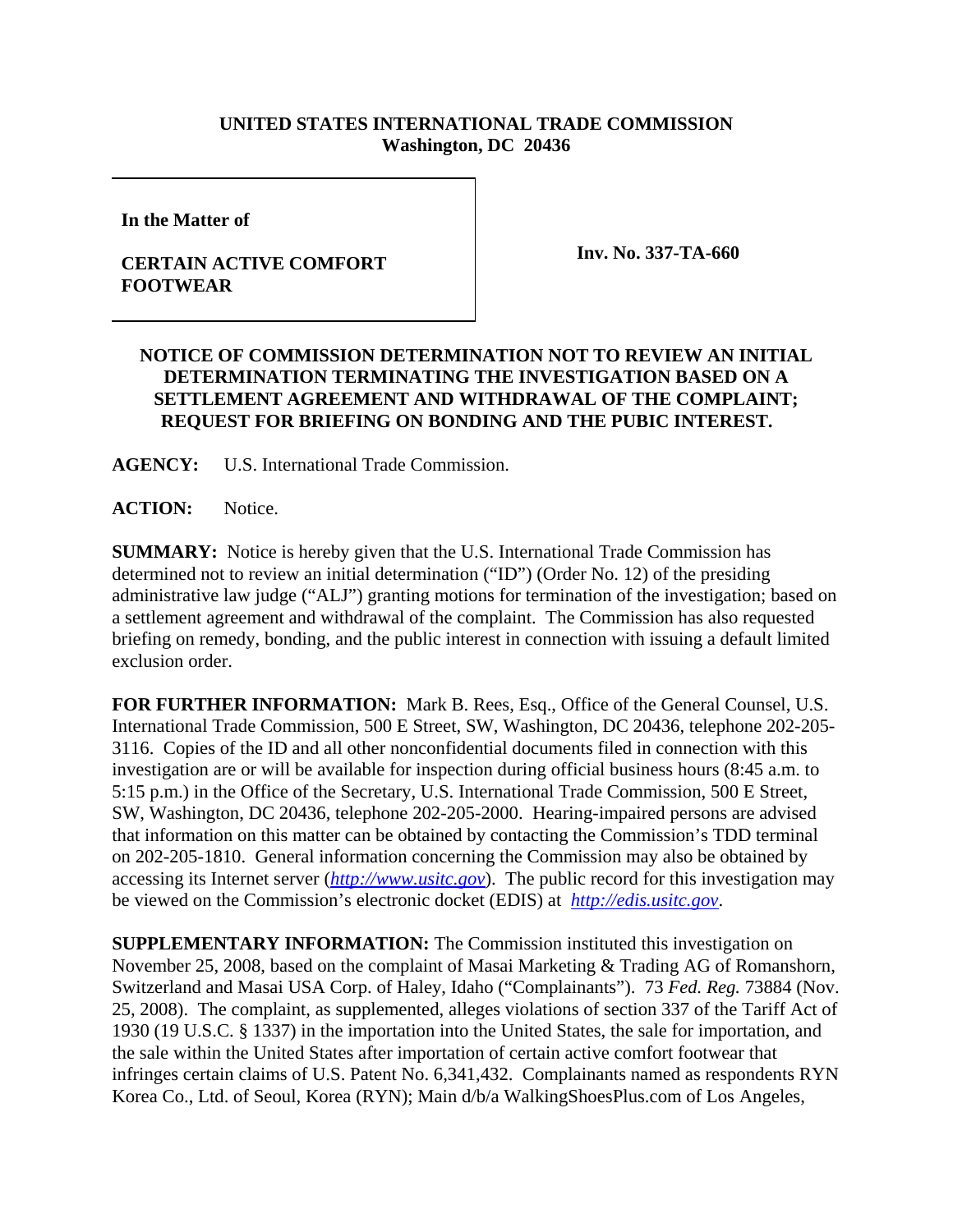California ("WalkingShoesPlus"); and Feet First Inc. of Boca Raton, Florida ("Feet First"). The Tannery of Cambridge, Massachusetts and A Better Way to Health of West Melbourne, Florida were subsequently added as respondents in the investigation by an unreviewed ID. 74 *Fed. Reg.* 11378 (Mar. 17, 2009).

On May 21, 2009, the Commission determined not to review an ID (Order No. 6) finding WalkingShoesPlus and Feet First in default for failure to respond to the complaint and notice of investigation.

On July 13, 2009, the ALJ issued the subject ID (Order 12), terminating the investigation based on a settlement agreement as to RYN and withdrawal of the complaint as to the remaining respondents. No party petitioned for review of the subject ID.

The Commission has determined not to review the ID.

Section 337(g)(1), 19 U.S.C. § 1337(g)(1) and Commission Rule 210.16(c), 19 U.S.C. § 210.16(c) authorize the Commission to order relief against respondents found in default unless, after consideration of the public interest, it finds that such relief should not issue. Complainants did not file a declaration stating that they were seeking a general exclusion order as provided in Commission Rule 210.16(c).

In conjunction with the final disposition of this investigation, therefore, the Commission may: (1) issue an order that could result in the exclusion of articles manufactured or imported by the defaulting respondents; and/or (2) issue a cease and desist order that could result in the defaulting respondents being required to cease and desist from engaging in unfair acts in the importation and sale of such articles. Accordingly, the Commission is interested in receiving written submissions that address the remedy, if any, that should be ordered. If a party seeks exclusion of an article from entry into the United states for purposes other than for consumption, they should so indicate and provide information establishing that activities involving other types of entry either are adversely affecting it or likely to do so. For background, see *In the Matter of Certain Devices for Connecting Computers via Telephone Lines*, Inv. No. 337-TA-360, USITC Pub. 2843 (Dec. 1994)(Comm'n Op.).

If the Commission contemplates some form of remedy, it must consider the effects of that remedy upon the public interest. The factors the Commission will consider include the effect that an exclusion order and/or cease and desist orders would have on (1) the public health and welfare, (2) competitive conditions in the U.S. economy, (3) U.S. production of articles that are like or directly competitive with those that are subject to investigation, and (4) U.S. consumers. The Commission is therefore interested in receiving written submissions that address the aforementioned public interest factors in the context of this investigation.

If the Commission orders some form of remedy, the U.S. Trade Representative, as delegated by the President, has 60 days to approve or disapprove the Commission's action. *See* Presidential Memorandum of July 21, 2005. 70 *Fed. Reg.* 43251 (July 26, 2005). During this